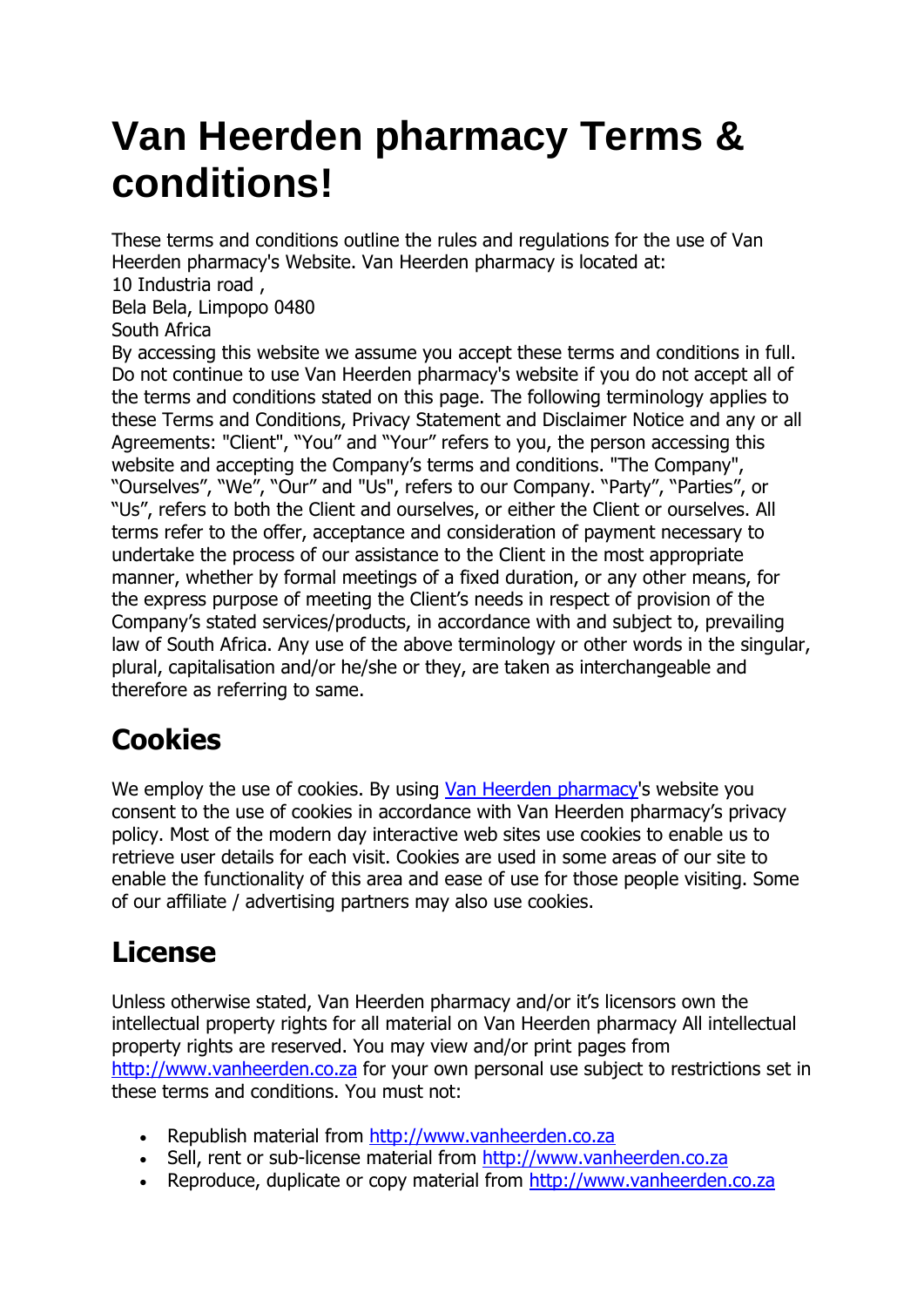Redistribute content from Van Heerden pharmacy (unless content is specifically made for redistribution).

#### **User Comments**

- 1. This Agreement shall begin on the date hereof.
- 2. Certain parts of this website offer the opportunity for users to post and exchange opinions, information, material and data ('Comments') in areas of the website. Van Heerden pharmacy does not screen, edit, publish or review Comments prior to their appearance on the website and Comments do not reflect the views or opinions of Van Heerden pharmacy, its agents or affiliates. Comments reflect the view and opinion of the person who posts such view or opinion. To the extent permitted by applicable laws Van Heerden pharmacy shall not be responsible or liable for the Comments or for any loss cost, liability, damages or expenses caused and or suffered as a result of any use of and/or posting of and/or appearance of the Comments on this website.
- 3. Van Heerden pharmacy reserves the right to monitor all Comments and to remove any Comments which it considers in its absolute discretion to be inappropriate, offensive or otherwise in breach of these Terms and Conditions.
- 4. You warrant and represent that:
	- 1. You are entitled to post the Comments on our website and have all necessary licenses and consents to do so;
	- 2. The Comments do not infringe any intellectual property right, including without limitation copyright, patent or trademark, or other proprietary right of any third party;
	- 3. The Comments do not contain any defamatory, libelous, offensive, indecent or otherwise unlawful material or material which is an invasion of privacy
	- 4. The Comments will not be used to solicit or promote business or custom or present commercial activities or unlawful activity.
- 5. You hereby grant to **Van Heerden pharmacy** a non-exclusive royalty-free license to use, reproduce, edit and authorize others to use, reproduce and edit any of your Comments in any and all forms, formats or media.

# **Hyperlinking to our Content**

- 1. The following organizations may link to our Web site without prior written approval:
	- o Government agencies;
	- o Search engines;
	- o News organizations;
	- $\circ$  Online directory distributors when they list us in the directory may link to our Web site in the same manner as they hyperlink to the Web sites of other listed businesses; and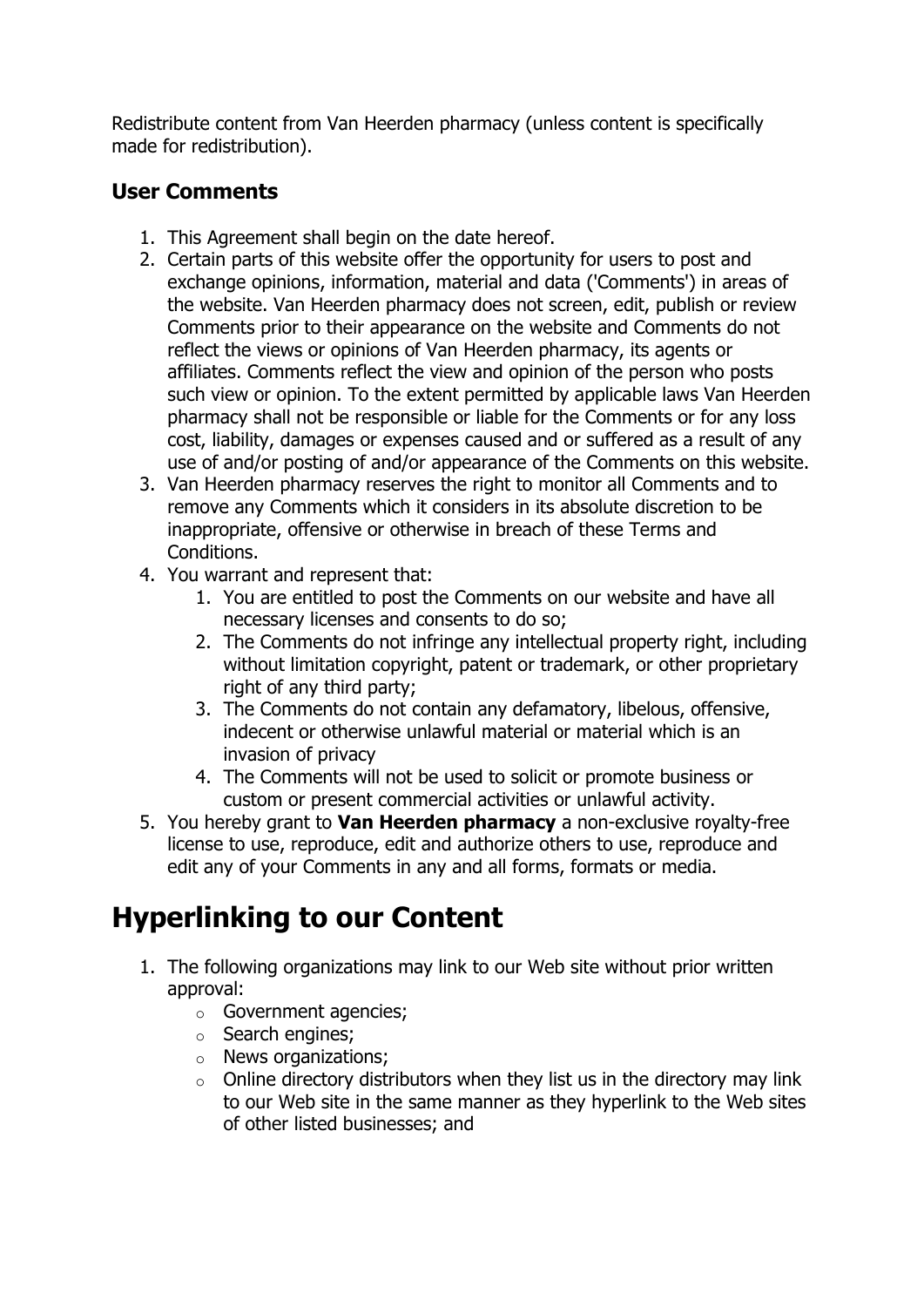- o Systemwide Accredited Businesses except soliciting non-profit organizations, charity shopping malls, and charity fundraising groups which may not hyperlink to our Web site.
- 2. These organizations may link to our home page, to publications or to other Web site information so long as the link: (a) is not in any way misleading; (b) does not falsely imply sponsorship, endorsement or approval of the linking party and its products or services; and (c) fits within the context of the linking party's site.
- 3. We may consider and approve in our sole discretion other link requests from the following types of organizations:
	- $\circ$  commonly-known consumer and/or business information sources such as Chambers of Commerce, American Automobile Association, AARP and Consumers Union;
	- o dot.com community sites;
	- $\circ$  associations or other groups representing charities, including charity giving sites,
	- o online directory distributors;
	- o internet portals;
	- $\circ$  accounting, law and consulting firms whose primary clients are businesses; and
	- o educational institutions and trade associations.

We will approve link requests from these organizations if we determine that: (a) the link would not reflect unfavorably on us or our accredited businesses (for example, trade associations or other organizations representing inherently suspect types of business, such as work-at-home opportunities, shall not be allowed to link); (b)the organization does not have an unsatisfactory record with us; (c) the benefit to us from the visibility associated with the hyperlink outweighs the absence of Van Heerden pharmacy; and (d) where the link is in the context of general resource information or is otherwise consistent with editorial content in a newsletter or similar product furthering the mission of the organization. These organizations may link to our home page, to publications or to other Web site information so long as the link: (a) is not in any way misleading; (b) does not falsely imply sponsorship, endorsement or approval of the linking party and it products or services; and (c) fits within the context of the linking party's site. If you are among the organizations listed in paragraph 2 above and are interested in linking to our website, you must notify us by sending an e-mail to [customercare@vanheerden.co.za.](mailto:customercare@vanheerden.co.za) Please include your name, your organization name, contact information (such as a phone number and/or e-mail address) as well as the URL of your site, a list of any URLs from which you intend to link to our Web site, and a list of the URL(s) on our site to which you would like to link. Allow 2-3 weeks for a response. Approved organizations may hyperlink to our Web site as follows:

- By use of our corporate name; or
- By use of the uniform resource locator (Web address) being linked to; or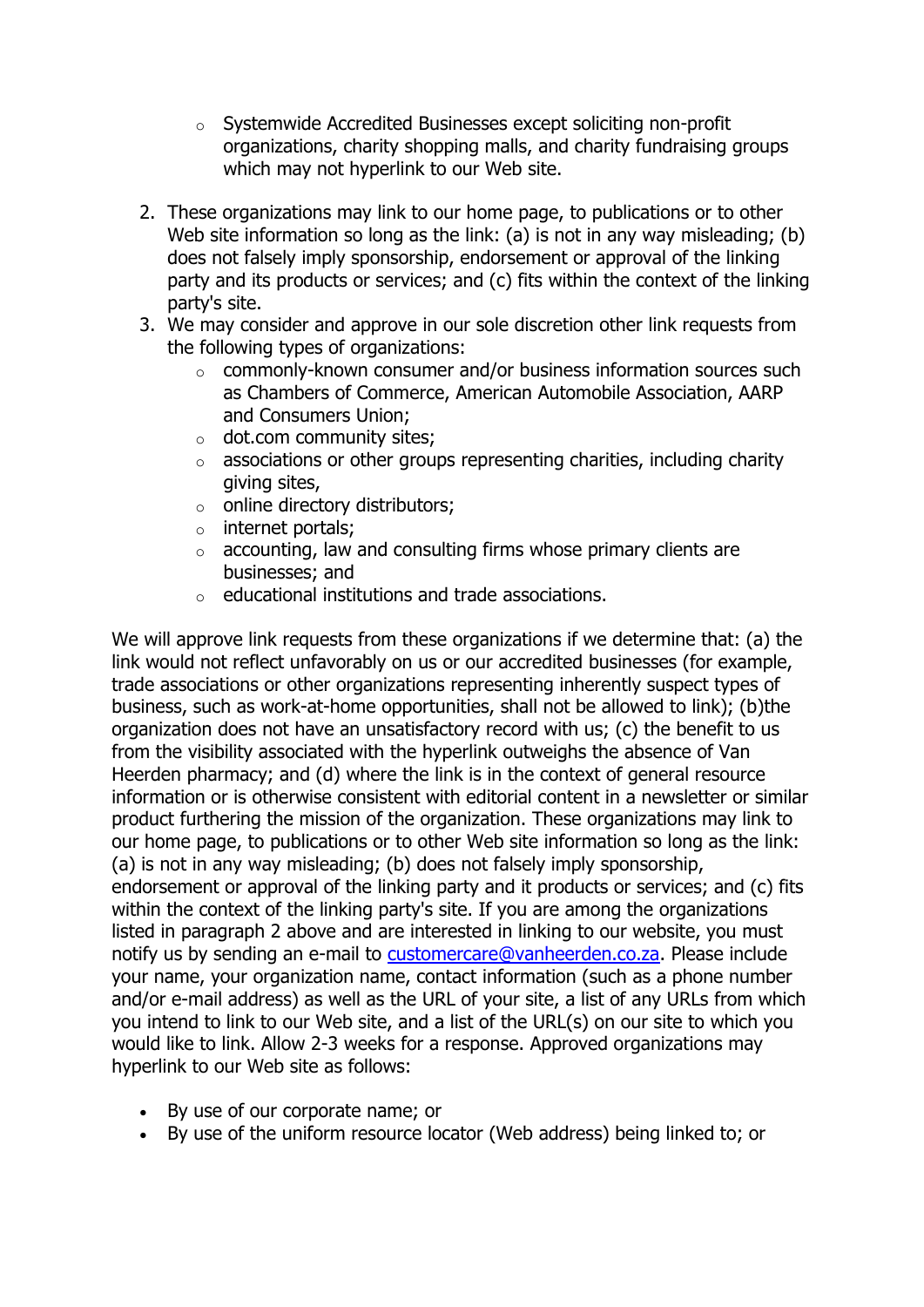By use of any other description of our Web site or material being linked to that makes sense within the context and format of content on the linking party's site.

No use of (cname)'s logo or other artwork will be allowed for linking absent a trademark license agreement.

#### **Iframes**

Without prior approval and express written permission, you may not create frames around our Web pages or use other techniques that alter in any way the visual presentation or appearance of our Web site.

# **Content Liability**

We shall have no responsibility or liability for any content appearing on your Web site. You agree to indemnify and defend us against all claims arising out of or based upon your Website. No link(s) may appear on any page on your Web site or within any context containing content or materials that may be interpreted as libelous, obscene or criminal, or which infringes, otherwise violates, or advocates the infringement or other violation of, any third party rights.

## **Reservation of Rights**

We reserve the right at any time and in its sole discretion to request that you remove all links or any particular link to our Web site. You agree to immediately remove all links to our Web site upon such request. We also reserve the right to amend these terms and conditions and its linking policy at any time. By continuing to link to our Web site, you agree to be bound to and abide by these linking terms and conditions.

#### **Removal of links from our website**

If you find any link on our Web site or any linked web site objectionable for any reason, you may contact us about this. We will consider requests to remove links but will have no obligation to do so or to respond directly to you. Whilst we endeavour to ensure that the information on this website is correct, we do not warrant its completeness or accuracy; nor do we commit to ensuring that the website remains available or that the material on the website is kept up to date.

# **Disclaimer**

To the maximum extent permitted by applicable law, we exclude all representations, warranties and conditions relating to our website and the use of this website (including, without limitation, any warranties implied by law in respect of satisfactory